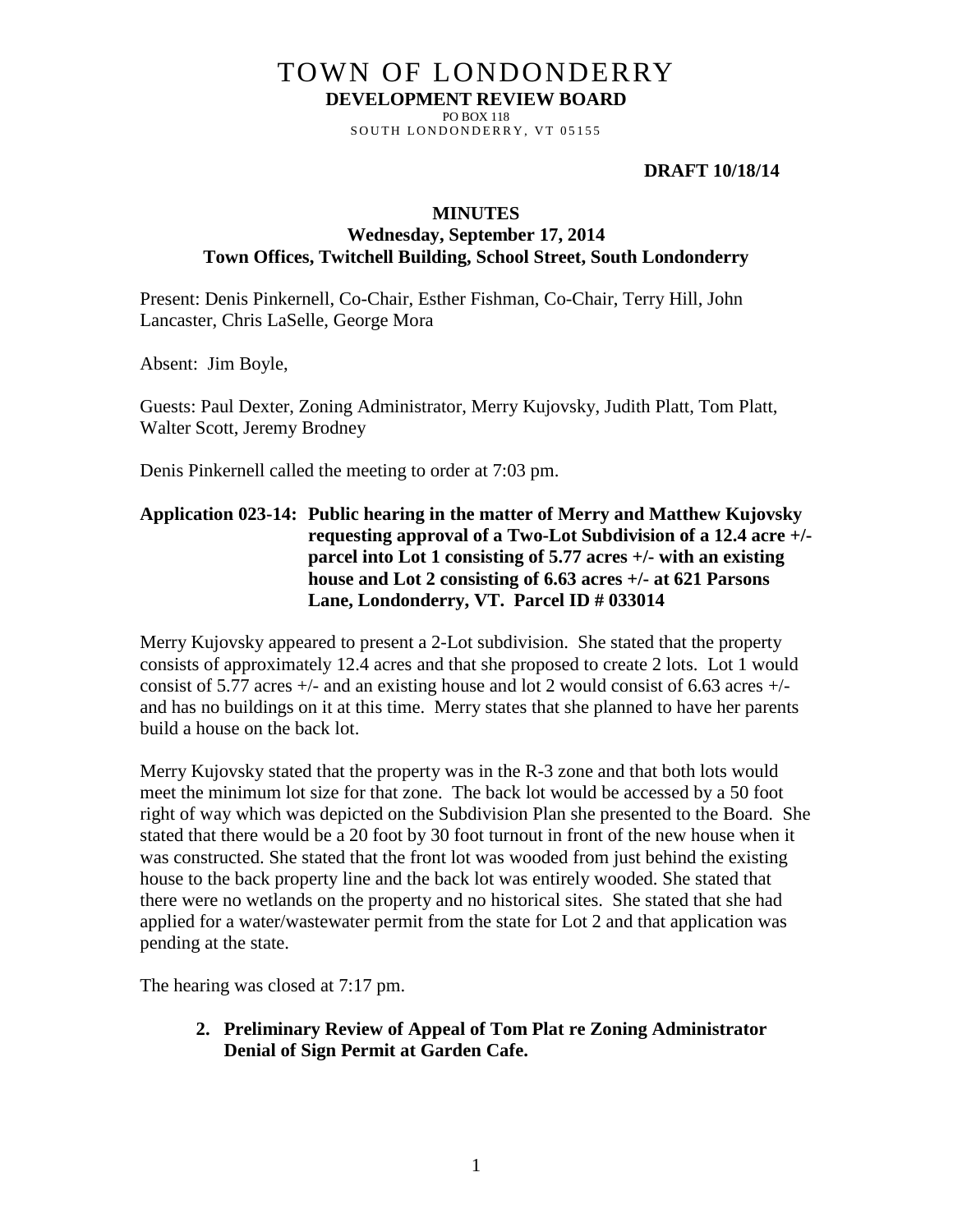Tom and Judith Platt appeared to explain the appeal they had filed regarding their sign at the Garden Market. Paul Dexter stated that he had denied the sign permit application because the sign measured over 27 square feet and that the maximum allowed in that zone was 20 square feet.

Tom Platt explained that an existing sign was washed away during Tropical Storm Irene in August 2011 and that he thought replacing the sign was allowed without a permit, as part of the allowed response to the flood emergency.

Paul Dexter noted that the damaged sign was also too large for the zone (32 square feet) but that sign had been granted a variance in 1999.

Judith Platt stated that the damaged sign was covered by the variance and thus would still be standing had it not been for Tropical Storm Irene.

The Board asked Paul Dexter to schedule the matter for hearing on October 15, 2014.

## **3. Preliminary Review of 2 Lot Subdivision of Lands owned by Walter Scott's family on Cross Rd.**

Walter Scott and Jeremy Brodney appeared to present a proposed 2-Lot subdivision of 102 acres +/- on Cross Rd. The Board reviewed the plan submitted and reviewed the subdivision filing requirements and asked Paul Dexter to schedule the matter for hearing on November 19, 2014.

## **4. Preliminary Review of Boundary Line Adjustment for Second Congregational Church and Rowleys on Route 11 and 100.**

Denis Pinkernell handed out a site plan for the Second Congregation Church in Londonderry for a proposed Boundary Line Adjustment whereby the Church would add (and the Rowleys would subtract) 1883 square feet +/- from their respective parcels. Denis stated that the new property line would allow the Church to put a small addition to the rear of the church without a variance.

The Board asked Paul Dexter to schedule the matter for hearing on October 15, 2014.

# **5. Deliberations**

The Board deliberated the Kujovsky Subdivision. Esther Fishman moved to approve the subdivision as filed. John Lancaster seconded and the Motion passed unanimously.

At 8:40 pm the meeting adjourned.

Respectfully submitted,

\_\_\_\_\_\_\_\_\_\_\_\_\_\_\_\_\_\_\_\_\_\_\_\_\_\_\_, Paul B. Dexter, Zoning Administrator

Approved by DRB at meeting held \_\_\_\_\_\_\_\_\_\_\_\_\_\_\_\_\_\_\_\_\_\_\_\_\_\_\_\_\_\_\_, 2014